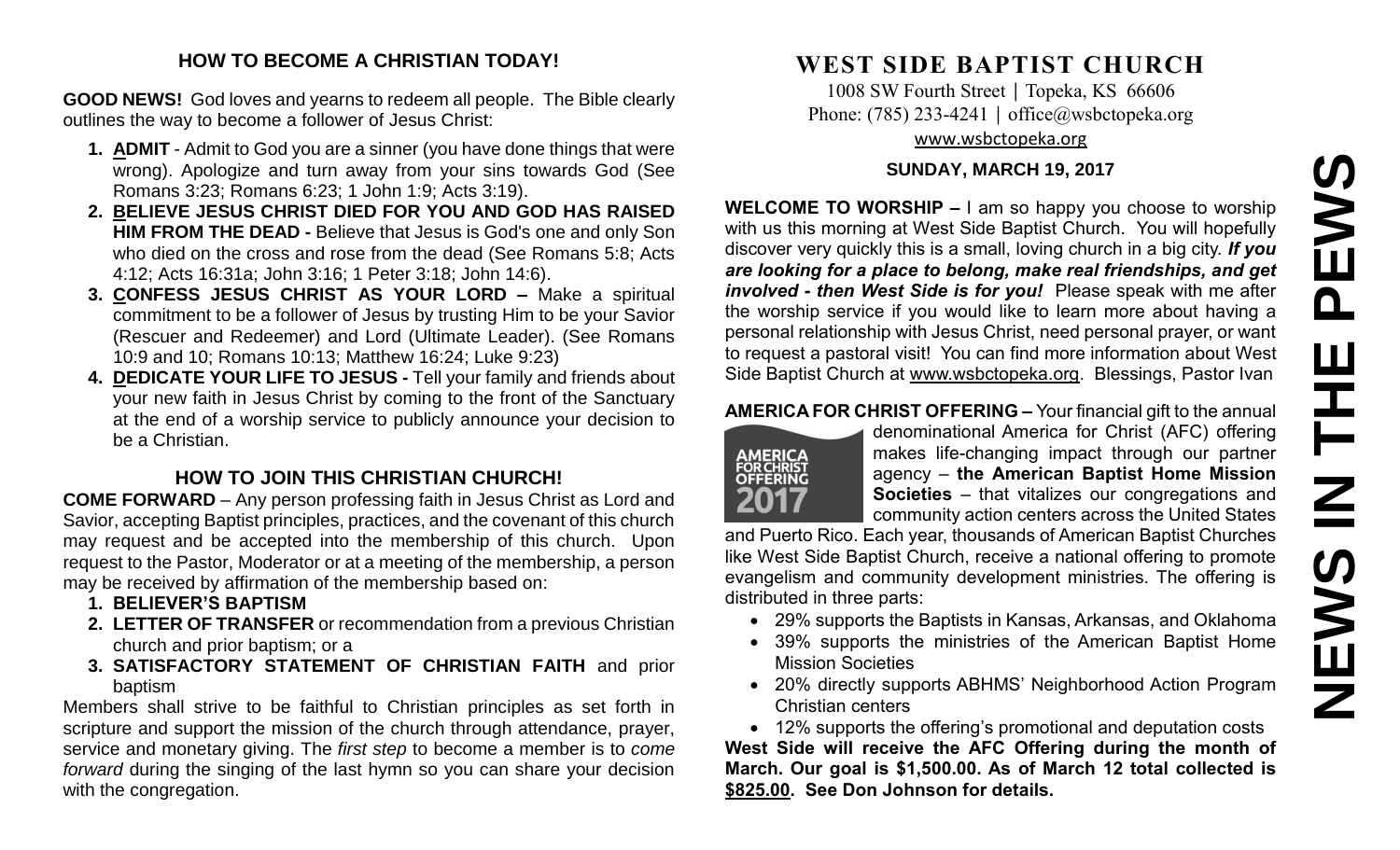**BIBLE STUDIES –** Join a small group Bible study at West Side Baptist Church to learn God's word and be transformed by the Spirit:

- Sundays at 9:15 am: "Biblical Archeology" with Doug Mauck (HH)
- Sundays at 9:15 am: "Explore the Bible" with Don Johnson  $(2^{nd} FL)$
- Sundays at 4:00 pm: "The Book of Isaiah" with Pastor Ivan (HH)
- Wednesdays at 10:30 am: "Ephesians" with Pastor Ivan (HH)

• Wednesdays at 6:00pm: "The Twelve Disciples" with Jim Goodnow Bible studies are free and open to the public. A free Bible available to participants.

**EASTER LILY –** Order a lily or spring flowers to help decorate the Sanctuary for Easter Sunday. Prices vary. **Deadline: March 26.** See Lynda in the Church Office or place your order using the bulletin insert.

**EASTER SERVICES –** Everyone is invited to participate in our **ecumenical (nondenominational) worship services sponsored by Central Congregational, Potwin Presbyterian, West Side Baptist, and Westside Christian Church during Holy Week:**

• **MAUNDY THURSDAY, APRIL 13** – an "Agape Feast" at Potwin Presbyterian Church at 6:30 am OR the Traditional Worship Service at Westside Christian Church at 7:00 pm. Please let our office know if you plan to attend this service. Please



- **GOOD FRIDAY, APRIL 14 –** A joint service at West Side Christian Church at 7:00 pm. We will have a united choir. See Janet Nyfeler for the music.
- **EASTER SUNRISE –** A Communion Service at Ward Meade/Old Prairie Town at 7:00 am sponsored by West Side Baptist Church.
- **EASTER BREAKFAST – West Side Baptist Church at 8:00 am**

Please let the Church Office know if you plan to attend any of these events.

**Pastor Ivan will be on vacation from Monday, March 20 thru Sunday, March 26.**

# **WEEKLY CALENDAR**

## **SUNDAY, MARCH 19**

| <b>SUNDAY, MARCH 19</b><br>$9:15$ am<br>10:30 am<br>$4:00$ pm | <b>Sunday School</b><br>Worship (S)<br>Bible Study - Book of Isaial                                                                                                                             |
|---------------------------------------------------------------|-------------------------------------------------------------------------------------------------------------------------------------------------------------------------------------------------|
| <b>MONDAY, MARCH 20</b><br>$9:00 - 11:00$ am<br>$6:00$ pm     | <b>OFFICE CLOSED</b><br><b>Baby Closet Ministry</b><br>Capital City Men's Chorus (                                                                                                              |
| <b>TUESDAY, MARCH 21</b>                                      | <b>NO Christian Ed Meeting</b>                                                                                                                                                                  |
| <b>WEDNESDAY, MARCH 22</b><br>$5:00 - 7:00$ pm<br>7:00 pm     | NO Bible Study (HH)<br>NO Free Fruits & Vegetable<br><b>Baby Closet Ministry</b><br><b>NO Wednesday Night Supp</b><br>NO WWW Kids Bible Club<br>NO Adult Bible Study (HH)<br>Choir Practice (S) |
| <b>THURSDAY, MARCH 23</b><br>$1:00 - 3:00$ pm                 | <b>Baby Closet</b>                                                                                                                                                                              |
| <b>FRIDAY, MARCH 24</b><br>$7:00$ pm                          | <b>Bingo Night</b>                                                                                                                                                                              |
| <b>SATURDAY, MARCH 25</b><br>$1:00$ pm                        | Worship Team Practice (S)                                                                                                                                                                       |
| <b>SUNDAY, MARCH 26</b><br>$9:15$ am                          | <b>Sunday School</b>                                                                                                                                                                            |

Isaiah (HH)

orus (FH)

etables (FH) Supper (FH)

### **SUNI**

10:30 am Worship

No Bible Study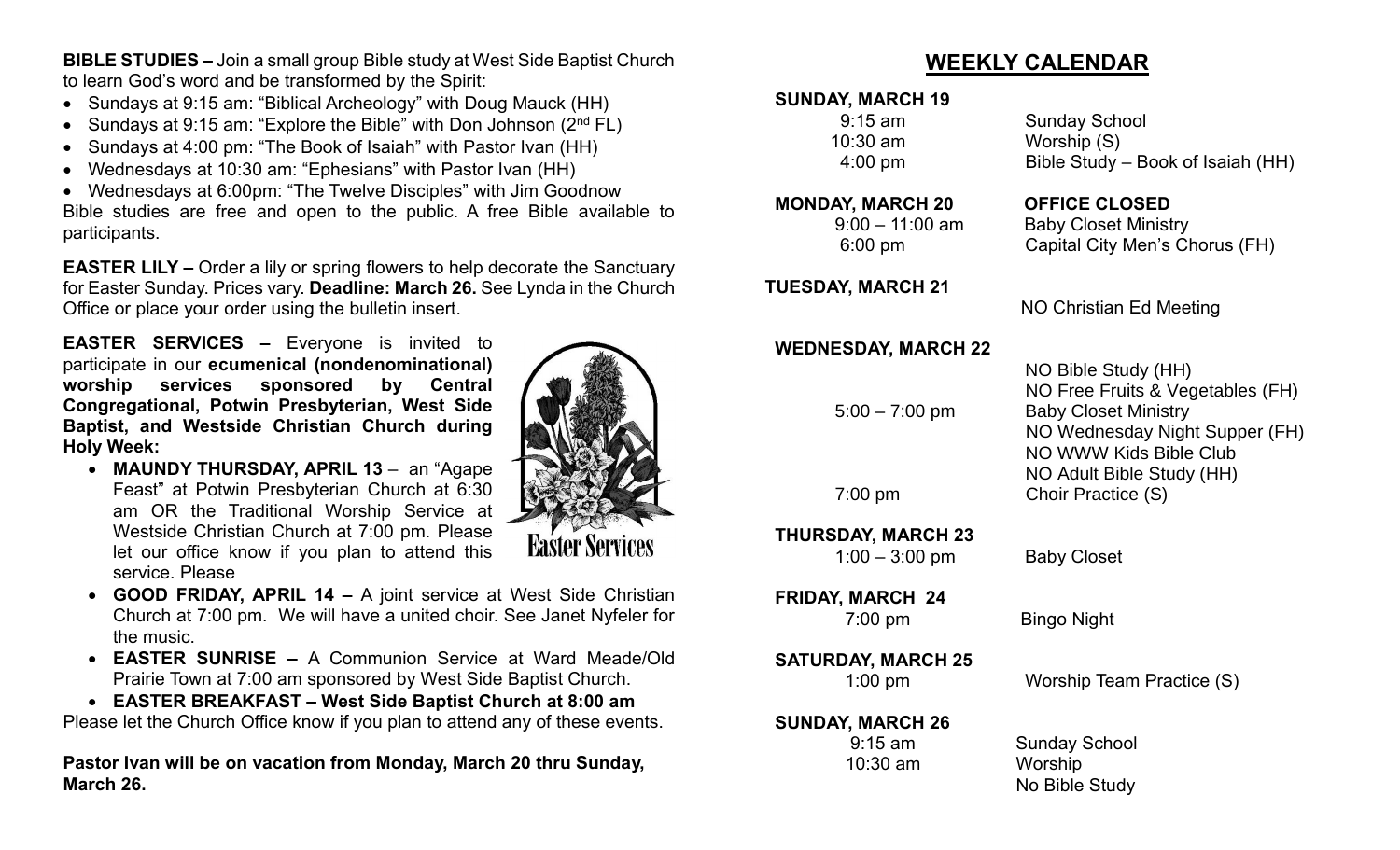## **IN OUR THOUGHTS AND PRAYERS**

Mark Arnold (Alice and Clarence Payne's brother-in-law) \*Jane Baker – Healing for health concerns Albert Carpenter – Healing for health issues (Harry and Pat's son) Bradley Carpenter – Healing for liver (Harry and Pat's grandson) Esther Carrier – Healing for health concerns \*June Cunningham – Healing for health concerns Zaylee Fortson – Healing for leukemia (age 8) in Superior, Montana. Grace Hart – Healing for health concerns (Janet Nyfeler's mother) Jack & Amanda Hilbert – Pregnancy (Almira's Granddaughter) \*Russ Hunter – Healing for health issues (Fran's husband) \*Alice Kieffer – Healing for health concerns Karen Kirby – Healing for health concerns \*Reginald Kirby – Healing for health concerns \*Etta Landis – Healing for health concerns \*Madeleine Martinson – Healing for health concerns \*Mae Martin – Healing for health concerns Josiah Matlock – Healing for leukemia (Candace Calloway's daughter) Nancy May – Healing for health concerns Sonny Payne – Healing for health concerns (Clarence Payne's brother) \*Juanita Plankinton – Healing for health concerns Becky Poe – Healing for health issues Roxie and Don Puckett – Healing health concerns (Molly Morris' sister/b-i-l) Elaine Randle – Healing for health concerns (Marianne Spano's sister) Lynn Reeves – Healing for health concerns Jill Roesler – Healing for health concerns Marty Rosa – Healing for health concerns \*Jeff Runyan – Healing for health concerns AMERICAI Linda Smith – Healing for health concerns (Music WOMEN Dir. at Central Cong.) MINISTR



\*Hazel Smith-Tindall – Healing for health concerns

\*Paul Snickles – Healing for health concerns

Marianne Spano – Healing for health concerns

Adriana White – Healing for personal issues

Lola Zab – healing for health concerns (Marianne Spano's sister)

*\*Homebound*

## **MISSION TRIP TO MURROW INDIAN CHILDREN'S HOME –** The Ministry



of Missions would like to plan a work trip to Murrow Indian Children's Home in Muskogee, Oklahoma, on **Monday, June 5 thru Thursday, June 8,** so we need to know who will be interested in going. If you are interested, please sign up on the sheet on the bulletin board. The mission trip will include time to make friends as you complete assigned physical work projects – see Mission bulletin board for a list

of possible projects. See Don Johnson for details or to volunteer.

**RIDE TO CHURCH** - If you need transportation to / from a worship service or another church-related activity, please call the Church Office at (785) 233- 4241 during office hours (Tuesday thru Friday, 8:00 a.m. to 4:30 p.m.) or call **James Carrier, Bus Driver at (785) 214-9580**. Volunteers are needed to ride along with our driver to pick-up / drop off children on Wednesdays and Sundays. Contact Mark Calloway if you would like to volunteer.

**SENIOR ADULT RETREAT** — Join the ABCCR **Senior Adult Retreat on Wednesday, April 26 and Thursday, April 27 at Cross Wind Conference Center**, Hesston, Kansas. The theme: "Reflections" 2 Corinthians 3:18. *Registration deadline is Monday, April 3, 2017*. Cost: \$10



per person, late fee assessed if postmarked after April 3. Cancellation Policy: A full refund will be given if cancelled by Thursday, April 6, 2017 After April 6, a \$25 fee per individual will be non-refundable. You can find a registration form in the Office.

**WOMEN'S MINISTRY (ABW) -** Travel with American Baptist Women's Ministries and American Baptist Women in Ministry (ABWIM) to the **Republic of Georgia on October 31 to November 11, 2017**, for a unique intercultural/interfaith spiritual pilgrimage. The Spiritual Pilgrimage will include up to 14 Baptist and Muslim women from the U.S. The purpose of the pilgrimage is to break barriers and build bridges between Christians and Muslims, multiple generations, Georgians and Americans, and lay and ordained women. In the Republic of Georgia, women will experience homestays with Muslim families, advocacy for gender justice and religious rights, the stunning geography of Georgia's mountains and vineyards, and more! **Registration is now open until June 15, 2017.**